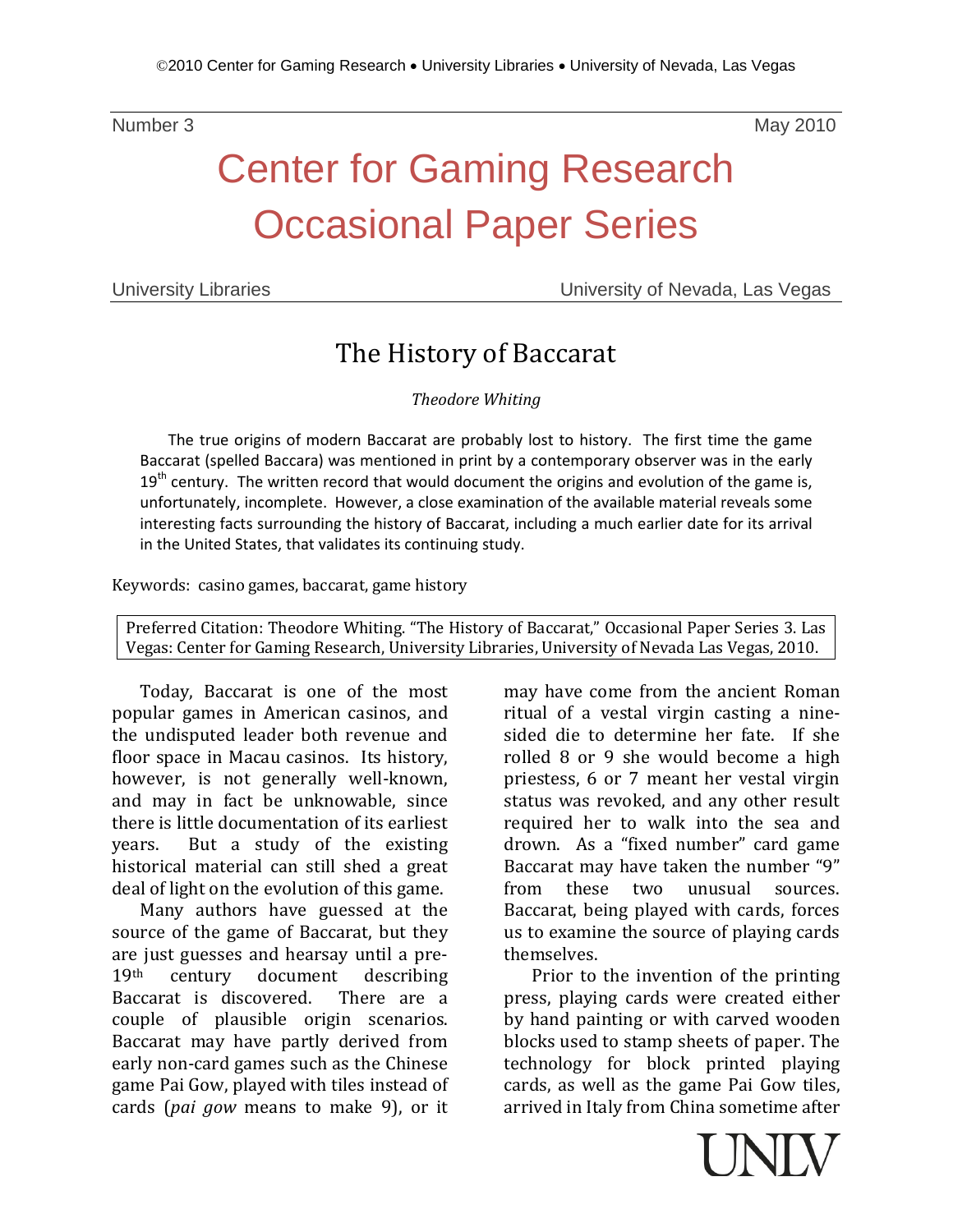Marco Polo returned to Italy from his expeditions in the late 1290's.

Circumstantial evidence seems to point to Italy as the likely source for Baccarat, where it may have appeared during the late 13th and early 14th centuries.

"Jouent aux des, aux cartes aux tables" (*translation: "play of cards at tables")* a line from a French manuscript dated between 1328 and 1341 was the first mention of playing cards in a historical document. For playing cards to become truly common place they had to overcome a hard fact: that the hand crafting and block printing of playing cards were expensive and time consuming processes that consequently limited the availability of playing cards. A solution was found from an unlikely source, Johannes Gutenberg. His invention of a movable type printing press brought the Bible to the masses and greatly facilitated the printing of books on a number of topics; but he also provided them with another diversion, playing cards, also known at the time as The Devil's Picture Books. Gutenberg printed packs of 78 playing cards the same year he printed the first Bible (a often-forgotten historical irony). The natural result of more people playing card games was for existing games to evolve and for new games (based on older gaming devices) to appear. This is the environment where the modern Baccarat game was born and nurtured.

<span id="page-1-0"></span>Most origin legends concerning Baccarat name Italy as its birth place. Baccara is said to mean "zero" in Italian (though this is not actually true). A card game called Tarrochi was one of the first Italian card games documented during the 1300's. No direct relationship with Baccarat has been established; however Tarrochi might be considered the first ancestor of all card games. In the 15th

century an Italian named Felix Falguiere[1](#page-1-0) is said to have invented the modern form of Baccarat using Tarot cards. Another popular early Italian card game was called; Macao (unrelated to the Chinese<br>Special Administrative Region and Administrative gaming mecca). Macao, is often referred to as Italian Baccarat, is a game played to the total of nine and seems to have a longer documented history than Baccarat. It is possible that Baccarat was derived from Macao.

According to the Regis Deloche and Fabienne Oguer in the book *Optimal Play Mathematical Studies of Games and Gambling*, Le Her is another possible relative to Baccarat. In Le Her there are two players only each is dealt one card. The cards are ranks 1 to 13 with the King being the highest rank and the Ace the lowest. The player who receives the first card has the option to exchange his card with the other player. If an exchange is made, player two must draw a new card from the deck. Kings are automatic winners. The first published analysis of Le Her was produced in 1713 by James Waldegrave.

In 1967 G. TH. Guilbaud suggested in his work, *Les problemes de la stastistique,* that the old form of Baccarat is derived from Le Her. He based his theory in part on the fact that both games are fixed number games each seeking the highest point total possible. There is also a critical count for both games in which the

 <sup>1</sup> *A note about Mr. Falguiere: several web sites report that he created the modern form of Baccarat in the 1940's, a neat trick since he had already been dead for five centuries. The incorrect date was published somewhere and then copied by the next website and the next and eventually might be taken as fact. Until supporting evidence of his contribution can be substantiated, Falguiere will remain with the legends and myths of Baccarat.*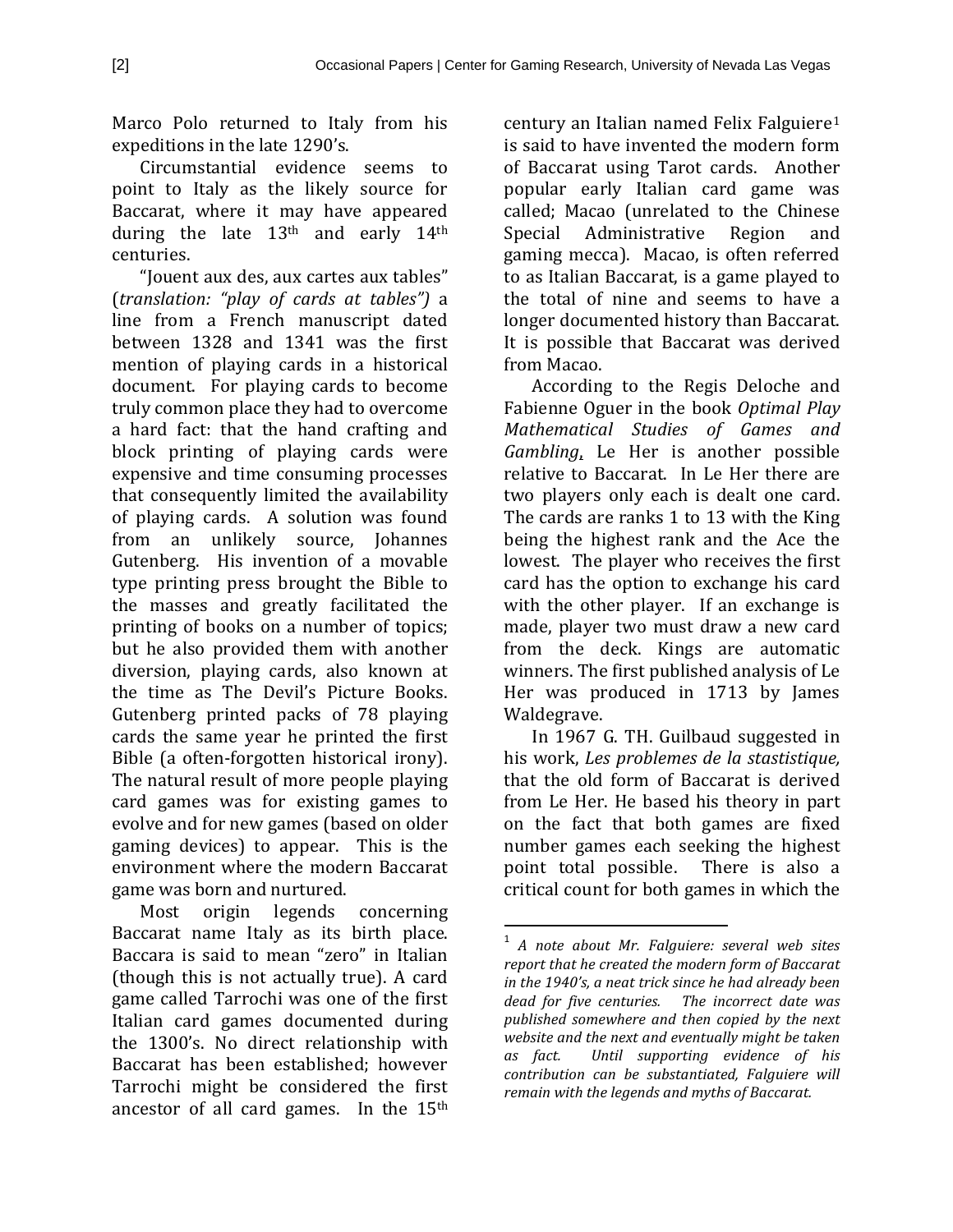player attempts to improve his own hand by taking a card.

Since it is reasonable to surmise, as Deloche and Oguer have, that games evolve from simple forms to more complex ones, than Le Her may indeed be<br>the ancestor of Baccarat. The fact the ancestor of Baccarat. remains, though, that it is still only a theory.

In the 19th century Hoyle's Official Rules of Card the description of Baccarat claims a direct relationship to Vingt-et-un. Vingt-et-un is French for twenty-one. We must add the American casino table game juggernaut now known as Blackjack to the list of possible parents of Baccarat. Those early Holye books are referring to Baccarat en Banque when they use the word Baccarat, evidenced by the detailed explanation on how to play the game.

Baccarat is known the world over as a French game, so let us look there for a moment. The first mention of Baccara was made by Charles Van-Tenac's in his book called *Album des jeux* published in 1847, Album has a thirteen page mathematical analysis of Baccara, the first known in print. I have been unable to locate a document published by a first person observer prior to the 1847 that mentions Baccarat. The legends go on to suggest that Baccarat came to France via soldiers returning from the Italian conflicts instigated by the French King Charles VIII during the 1490's. As the accounts go the game then quickly became popular with the French nobility. There are tales of the game being played during Napoleon's time, but no mention from actual period<br>documents. As the stories go, while As the stories go, while Napoleon was sacking Europe two forms of Baccarat were in vogue; one a banking<br>game called Baccarat en Banque Baccarat (Baccarat Deux Tableaux) the other Baccarat Chemin de Fer, a non-banking version. These games were popular all

over Europe but reportedly held their greatest sway over the people of France; that is until 1837 when, during the reign of the French King Louis Phillip, casinos were made illegal in France. Baccarat in both forms survived in clubs operating outside of the law in that country and remained fairly popular throughout Western Europe.

The words "Chemin de Fer" means "iron way" or "railway" and the action of the shoe moving around the table to different players is why the name was adopted for this, most elegant version of<br>Baccarat. The name "Chemin de Fer" The name "Chemin de Fer" helps us date the game. Since the first actual railroad opened in France in 1832 it is reasonable to conclude that the name "Chemin de Fer" would not have been applied to this form of Baccarat until sometime after 1832. While Chemin de Fer could have and probably did exist in its present form under a different name prior to the invention and proliferation of the railroad, the iron way/railway connection seems to suggest Baccarat en Banque is the elder form.

Baccarat en Banque was described in 1911 by "The Official Rules of Card Games Hoyle Up to Date" simply as Baccarat. The Hoyle books make a very clear distinction between the games Baccarat and Chemin de Fer, always listing them separately. Back in the 19th century *The New York Times* and other sources also refer to Baccarat en Banque only as "Baccarat." The name confusion seems to have arisen only after gamblers began to call Punto Banco, Baccarat. It seems a reasonable assumption to make that mention of "Baccarat" referencing the time before the 1830's is discussing Baccarat en Banque and not Chemin de Fer or Punto Banco.

Many respected authors who have tackled the subject of Baccarat, from John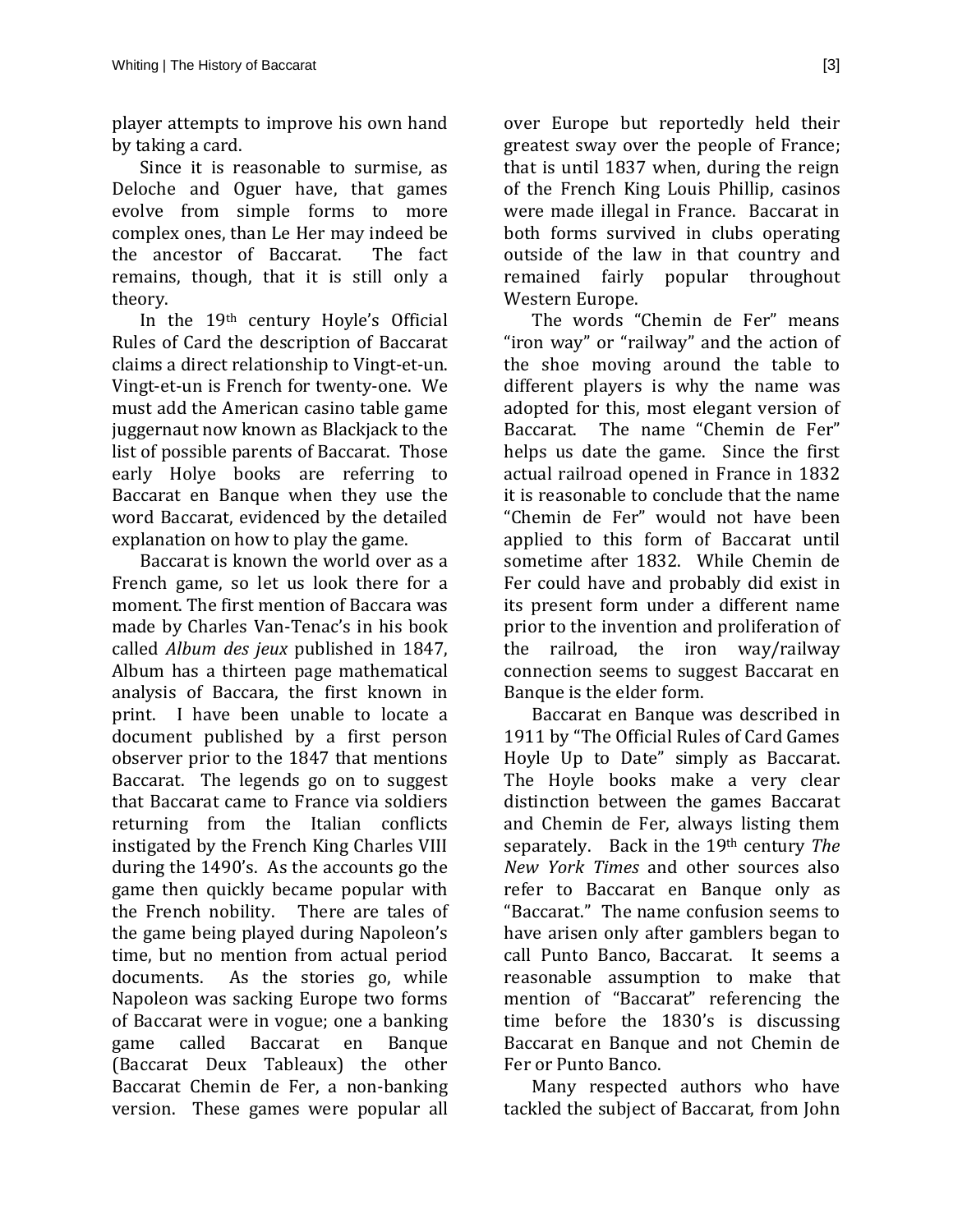Scarne to Steve Forte, (and every one inbetween) have placed Baccarat as arriving in the United States around 1911. According to Scarne, Chemin de Fer was played in illegal casinos all over the eastern United States in the early 1900's. Scarne specifically mentions Chemin de Fer being played in 1911 in Saratoga Springs, New York, but he explained it could not compete with two other banking games Craps and Blackjack. Both<br>were widely played by American were widely played servicemen during World War I.

The 1911 date appears to be a case of incorrect information being mentioned so often that is has become accepted as fact. I can prove that Baccarat was being played in the United States as early as 1871 in New York State. While other authors maintain that it was Chemin de Fer that was first being played, Baccarat en Banque was the version actually played by earliest American Baccarat punters.

As I mentioned, the first printed record of Baccarat being played in the United States that I have found was<br>written in the New York Times written in the New York 08/14/1871. The article was titled: "The Summer Resorts. Gossip from Long Summer Resorts. Gossip from Long<br>Branch. Saratoga and Newport." Newport." According to the article the Club-house at Long Branch was the place to see; "everybody goes to see it, staid country deacons and all. They look with intense curiosity at the faro spread, the roulette table and the Baccarat board..."

In 1899 a group of 30 Frenchmen were arrested in New York City for playing Baccarat. This was chronicled once again in the *New York Times* on November 13, 1899. The organizers of the illegal game complained that their game was targeted and shut down while every liquor store in New York ran illegal gambling operations. Maybe the local

elected officials and law enforcement didn't accept Francs as bribes. The fact remains that Baccarat had a foothold in America in the 19<sup>th</sup> century, decades earlier than previously thought.

Again, these early references to Baccarat are surely concerning Baccarat en Banque and not Chemin de Fer. Before 1959 the term Baccarat meant Baccarat en Banque and Chemin de Fer was used for only for the non-banking version of the game.

#### **Baccarat in Nevada**

A fact that may surprise you about Baccarat is that it is completely absent from Nevada's 1931 Assembly Bill 98<br>which legalized casino gambling. The which legalized casino gambling. games the Nevada State legislature made legal were: "Faro, monte, roulette, keno, fan-tan, twenty-one, blackjack, seven-anda-half, big injun, klondyke, craps, stud poker, draw poker…".

Chemin de Fer became the first version of Baccarat to be played in Nevada casinos when the Sands opened a table in 1958, but "Chimney" (as it was often referred to) was never a major game. Chemin de Fer is a non-banking game where the house collects a rake on the winning bets; like modern poker. The modern form of Baccarat seen in today's Las Vegas casinos started out as Punto y Banco and was first developed in Argentina at the Mar del Plata casino sometime prior to 1955. Cuban casinos picked up the game in the 1950s and that is where an American Gambler/Casino boss discovered it. His name was Tommy Renzoni.

In 1959 the Baccarat world changed forever when Tommy Renzoni brought this new version of Baccarat, Punto Banco to Las Vegas from post-Castro Cuba via Argentina. Punto Banco is essentially the modern game of Baccarat we know today.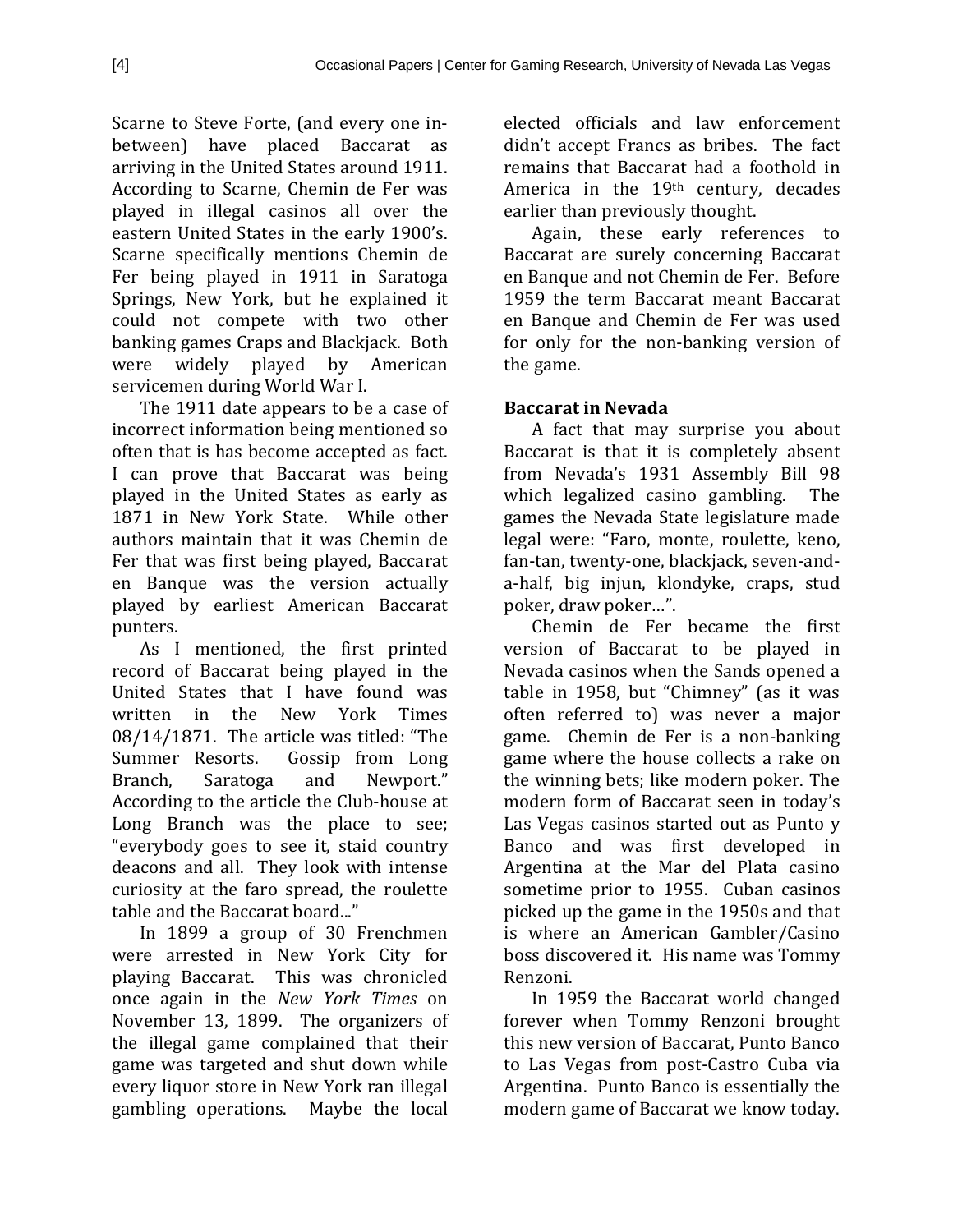It is a banking version of Baccarat en<br>Banque and Chemin de Fer. On Banque and Chemin de Fer. 11/20/1959, amidst a casino promotional blitz Las Vegas saw a new chapter in gaming history begin, the first Baccarat table opened at the Las Vegas Sands. Baccarat got off to a rough start; losing \$250,000 on its inaugural night. Luckily for today's casino operators the folks running the Sands in 1959 believed in the game and stuck with it long enough for it to show an inevitable profit. I wonder what high limit rooms would be like today if the Sands bosses had decided to give up on Baccarat.

The Baccarat table played in casinos today is not quite identical to the game Renzoni introduced to Sin City. Those early modern Baccarat games played in Las Vegas casinos during the early 1960's<br>had some interesting differences. The had some interesting differences. initial version of Baccarat had a side bet on naturals that has since been replaced by the Tie wager. The games used cash for all wagers instead of casino cheques (chips, as they're known to most laypeople). There is an instructive photo taken sometime in the 1960's of Frank Sinatra dealing on a Baccarat table covered with cash bets that brings up a little-known bit of Vegas Baccarat history: the cash used on Las Vegas Baccarat tables was waxed with a kind of soap-like substance so it would be easier for the dealers to handle and so the bills would lay flat on the table. It was quite an impressive sight with all those \$100 bills lying around the table. The wax made the bills stand out from a regular bill, which was fine for the casinos but it's interesting to wonder how many banks and store owners across the country refused to take the waxed bills out of fear<br>that they might be counterfeit. Most that they might be counterfeit. Baccarat tables in Las Vegas moved from cash to chips in the early 1970s but as late

as the early 1980s, Las Vegas residents and casino patrons were still running across these strange-feeling wax bills<br>from the old Baccarat tables. The from the old Baccarat tables. necessity of handling cash slowed the game down terribly. Time is money, so the cash was inevitably replaced with casino cheques.

Baccarat play had a very different ambience in Las Vegas during its first<br>thirty vears or so. Besides the thirty years or so. aforementioned cash play there was an extra employee at many Big Baccarat<br>tables, known as the shill. Shills are tables, known as the shill. casino employees who actually play on the table to keep the action going. Today a shill might be used only in a few poker rooms (where they are known as "prop" players) and in some of the topless pools that have sprung up at most large casino resorts recently.

Back in the early days of Baccarat right up until the 1980s the pretty girl making small wagers and pulling cards from the shoe was most likely in the employ of the casino. These shills made minimum wage and like dealers counted on tips for the lion's share of their income. Many people and players assumed these Baccarat shills were prostitutes, a practice the casinos in fact strongly discouraged.

Here is another oddity about the early Baccarat tables: players in the 1960s and into the 1970s could actually shuffle the cards, which were then (sometimes) reshuffled by the dealer, as related in the following excerpt from *Baccarat Made Easy* a how-to pamphlet given to customers at the Sahara casino printed in 1973. "Baccarat is played with 8 decks of cards that are thoroughly shuffled, you may help shuffle." It's interesting to imagine how many cheating crews<br>worked those early tables over. The worked those early tables over. opportunities for fraud are virtually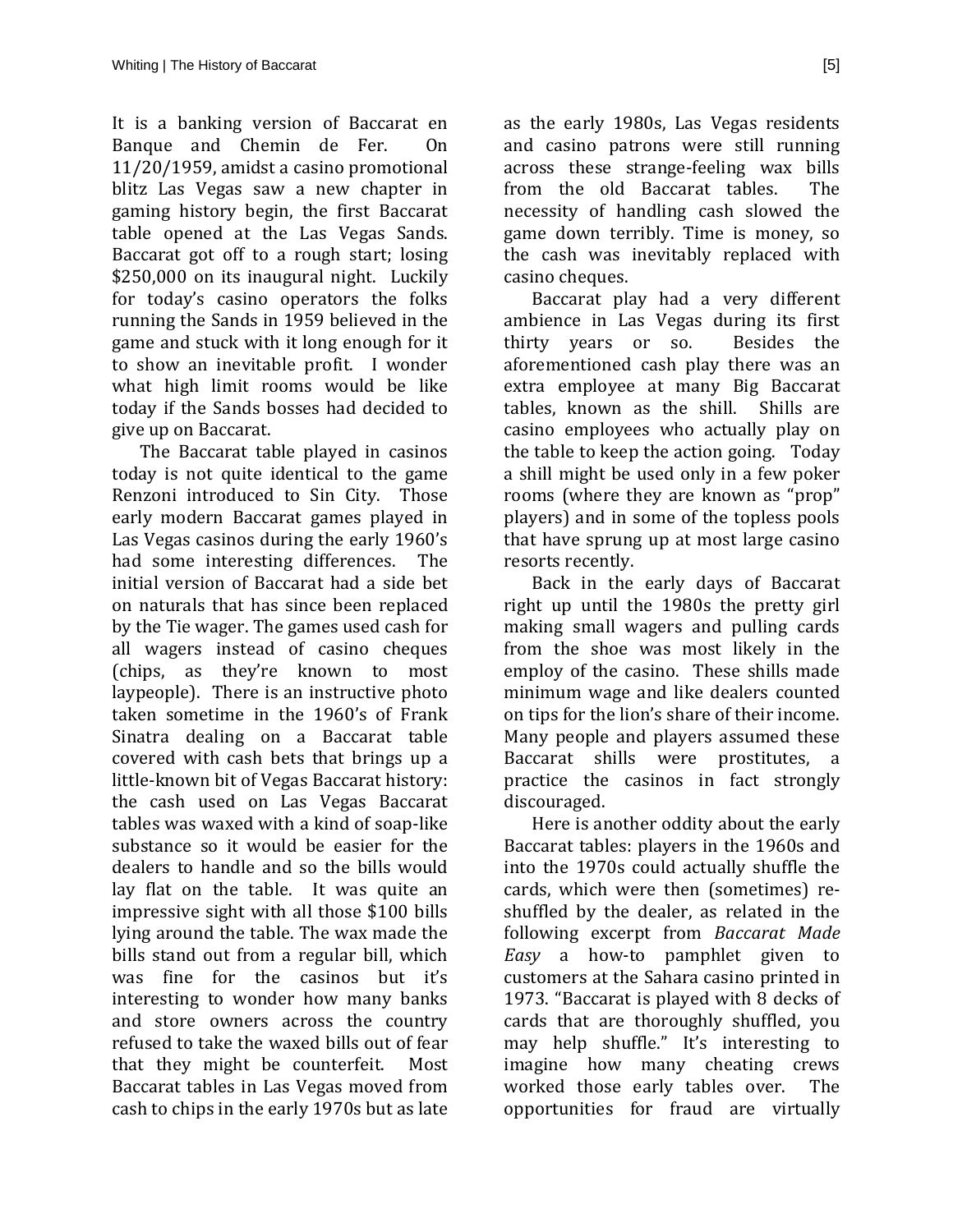endless when a mechanic gets his hands on all the cards.

During the first two decades Baccarat was played in Las Vegas there were few tables to choose from. During the 1970s there were reportedly only 15 tables in all of Las Vegas. Adding to the problem of finding a seat was the fact that most these tables were open only part time, during busy shifts. This scarcity of tables made the game appear exclusionary, indeed often the only way to get a seat was to be a high roller or famous enough to request a game be opened for you. Today there are Baccarat tables or at least mini Baccarat table in just about every casino on the strip. Most of the local casinos offer mini Baccarat as well. Of course,

Baccarat is the undisputed king of table games in Macao.

The casino game now known as Baccarat has a long and cloudy history. Its history is akin to evolution with variations of the game gaining and then losing popularity. Baccarat as it is now played in Nevada will continue to evolve as it has always done. As of 2008, there were 24 Baccarat variations approved by the Nevada Gaming Control Board.

*This paper was published May 2010 as the third in the UNLV Center for Gaming Research's Occasional Paper Series, accessible online at [http://gaming.unlv.edu.](http://gaming.unlv.edu/)*

*For more information about the series, visit the website or contact series editor David G. Schwartz.*

#### Sources

Charles Van-Tenac. *Album des jeux*. Paris, 1847*.*

- Stewart N. Ethier and William R. Eadington. *Optimal Play Mathematical Studies of Games and Gambling.* Reno: Institute for the Study of Gambligng and Commercial Gaming, 2007.
- Asbury, Herbert. *Sucker's Progress: An Informal History of Gambling in America*. New York: Thunder's Mouth Press, 2003.
- "Baccarat How it is played." *The New York Times*, 29 Feb. 1884.
- "Baccarat Players Arrested." *The New York Times*, 13 November 1899.
- "The Baccarat Scandal." *The New York Times,* 02 June 1891.
- "Charles Leroux Demented." *The New York Times,* 03 March 1887.
- "Cheating at Cards." *The New York Times*, 28 March 1886.
- "Current London Gossip." *The New York Times*, 16 December 1877.

"England in the year 1800." *The New York Times*, 26 December. 1885.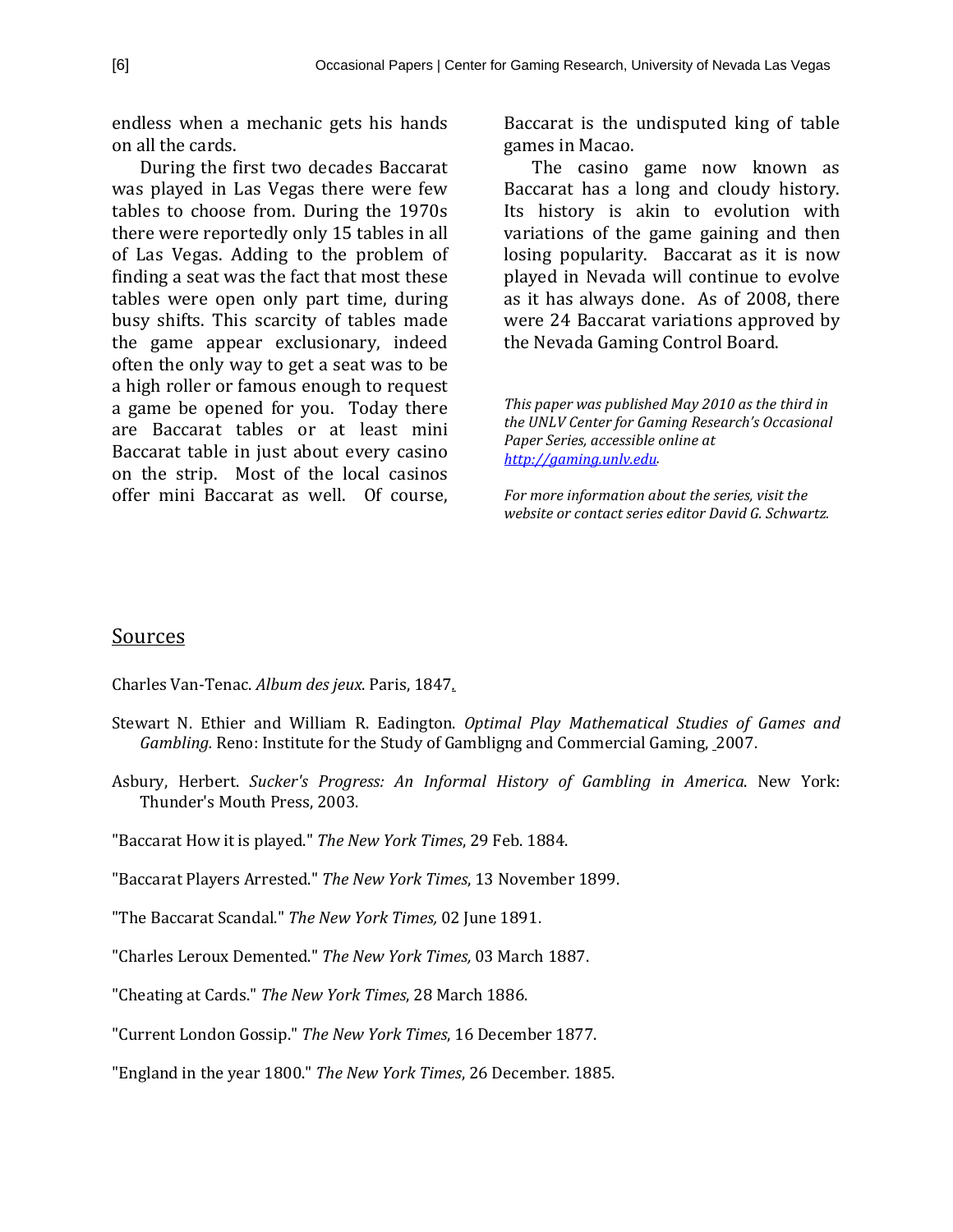"French Gambling." *The New York Times*, 21 March 1886.

"Gambling in France and Germany." *The New York Times*, 23 December 1866.

Gibson, Walter Brown. *Hoyle's Modern Encyclopedia of Card Games: Rules of All the Basic Games and Popular Variations*. Garden City, New York: Dolphin Books, 1974.

Hargrave, Catherine P. *A History of Playing Cards*. New York: Dover Publications, 1966.

Hoffman, Professor. *Baccarat Fair and Foul*. Las Vegas: Gamblers Book Club, 1984.

Parlett, David. *A History of Playing Cards*. Oxford: Oxford University Press, 1991.

"Playing for High Stakes." *The New York Times*, 25 March 1880.

"The Price as a Witness." *The New York Times*, 03 June 1891.

"Rambles about Paris." *The New York Times*, 09 August 1885.

Renzoni, Tommy. *Renzoni on Baccarat*. Secaucus: Lyle Stuart, 1973.

Scarne, John. *Scarne on Cards*. New York: Penguin Books USA, 1973.

Schwartz, David G. *Roll the Bones The History of Gambling*. New York: Gotham, 2006.

Scoblete, Frank. *The Baccarat Battle Book*. New York: Bonus Books, 1999.

Sifakis, Carl. *Encyclopedia of Gambling.* New York: Facts on File, 1990.

"Sir William Counters." *The New York Times*, 4 Jan. 1891.

Stuart, Lyle. *Lyle Stuart on Baccarat*. Secaucus, N.J: L. Stuart, 1984.

- "Summer Resorts Gossip from Long Branch Saratoga, and Newport." *The New York Times*, 14 August. 1871.
- *The Official Rules of Card Games: Hoyle Up to Date* Cincinatti: United States Playing Card Company, 1911.

Wykes, Alan A. *The Complete Illustrated Guide to Gambling*. Garden City: DoubleDay & Company Inc., 1964.